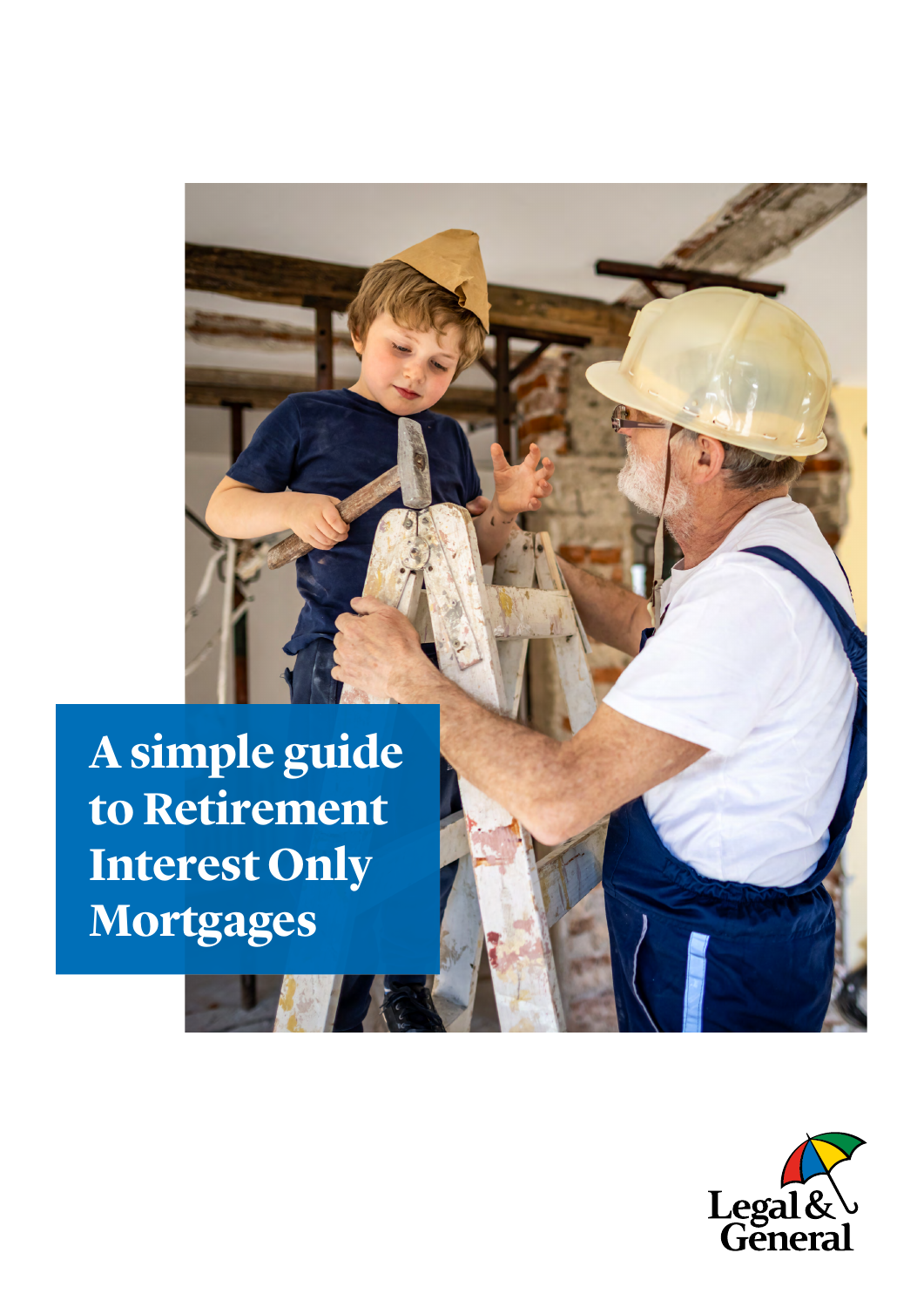# **A simple guide to Retirement Interest Only Mortgages**

The concept of retirement has changed rapidly in recent years. There's no set retirement date and the choices that you make in the approach and throughout the years ahead are going to be personal and unique to you. That's why we believe enjoying a more colourful retirement is all about feeling informed about your choices and being able to make the most out of your savings and assets.

If you're aged 55 or over and coming to the end of your interest-only mortgage, looking for a way to top up the money available to you in retirement or would like to access some of the cash held within your home, a Retirement Interest Only Mortgage (RIO) might be right for you.



## **What is a Retirement Interest Only Mortgage (RIO)?**

Retirement Interest Only Mortgages are a new type of residential mortgage, usually available to people aged 55 or over. They are very similar to a normal interest-only mortgage. The key differences are that a Retirement Interest Only Mortgage is:

- **•** A mortgage for life and usually only paid off when you or the last borrower dies or moves into long-term care.
- **•** Designed to suit people aged 55 or over, who might otherwise find it difficult to renew their existing mortgage, pay off the remaining balance at the end of the term or are looking for ways to top up their retirement income.

A Retirement Interest Only Mortgage (RIO) is a residential mortgage secured against your home.

You must make monthly interest payments - as a last resort, your home may be repossessed if you do not keep up with payments.



## **Who might a Retirement Interest Only Mortgage be right for?**

A Retirement Interest Only Mortgage can provide a solution for a range of needs, including:

#### **1. People who have an existing interest-only mortgage.**

If you're coming to the end of your existing mortgage term and don't have the funds available to pay off the remaining balance, you may find it difficult to renew your existing deal. You could take a RIO, and because there is no fixed term, it means that you won't have to worry about finding another mortgage provider again in a few years' time.

#### **2. People who want to take out a new mortgage.**

Whether you need money to make home improvements, help out family, top up your retirement income or just use your house more efficiently, you could use a RIO to access some of the money held within your home without having to move or downsize. If you give money away, the recipient may have to pay inheritance tax in the future. There may be cheaper ways to borrow money.

You'll need to make monthly interest payments on the amount that you borrow for the full term of the mortgage. The capital is repaid when the last borrower dies or moves into long-term care. Provided you maintain your payments, the amount owed will never increase. You can also apply for additional borrowing as long as you meet our lending criteria.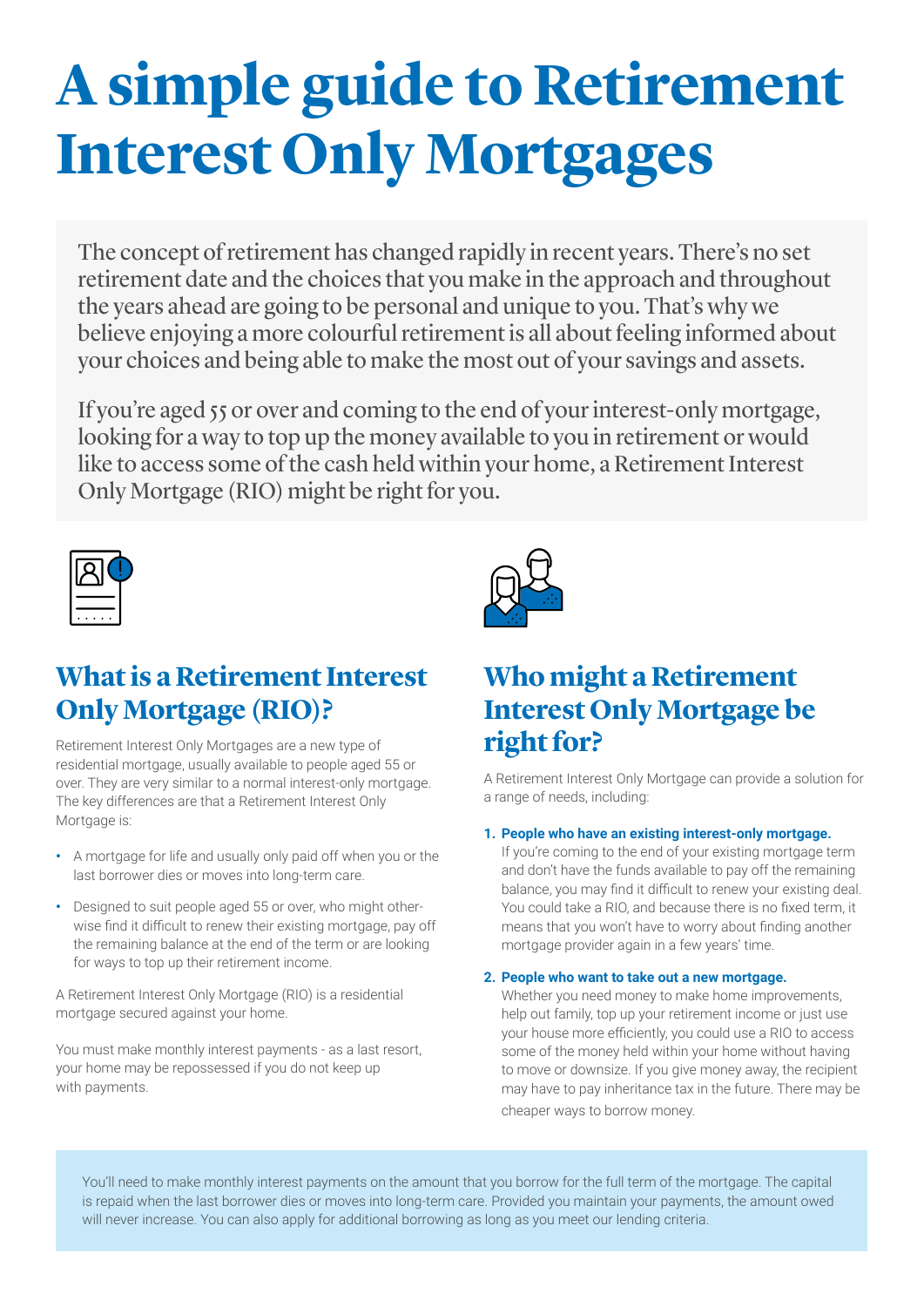## **How do residential and lifetime mortgages compare to our Retirement Interest Only Mortgage?**

|                         |                                   | <b>Residential</b><br><b>Mortgage</b>                                                                                                                                                                                   | <b>RIO</b><br><b>Mortgage</b>                                                                                                                            | Lifetime<br><b>Mortgage</b>                                                                                                                                  |
|-------------------------|-----------------------------------|-------------------------------------------------------------------------------------------------------------------------------------------------------------------------------------------------------------------------|----------------------------------------------------------------------------------------------------------------------------------------------------------|--------------------------------------------------------------------------------------------------------------------------------------------------------------|
|                         | <b>Loan type</b>                  | A loan secured against<br>your home. May be either<br>repayment (capital and<br>interest) or interest- only.                                                                                                            | A loan secured against<br>your home throughout your<br>lifetime. An interest-only<br>mortgage. RIO is a type of<br>residential mortgage for<br>over 55s. | A loan secured against<br>your home throughout<br>your lifetime.                                                                                             |
|                         | <b>Interest</b>                   | Interest is charged on the<br>mortgage monthly and you<br>make monthly payments.                                                                                                                                        | Interest is charged on the<br>mortgage monthly and you<br>make monthly payments.                                                                         | Any unpaid interest<br>charged on the mortgage<br>is added to the loan (rolled<br>$up)$ .                                                                    |
| $\circledast$           | <b>Interest</b><br>rates          | There are a variety of<br>interest rates you can<br>choose from. The most<br>common are variable or<br>fixed rate.                                                                                                      | The interest rate is fixed<br>for the duration of the<br>mortgage.                                                                                       | The interest rate is fixed<br>for the duration of the<br>mortgage.                                                                                           |
|                         | <b>Monthly</b><br><b>payments</b> | You are required to make a<br>monthly payment.                                                                                                                                                                          | You are required to make a<br>monthly payment.                                                                                                           | No monthly payments<br>are required during the<br>lifetime of the mortgage.<br>It is possible with some<br>products to pay the interest<br>in part or whole. |
|                         | <b>Loan term</b>                  | The term is fixed for a set<br>period of time. For example,<br>25 years.                                                                                                                                                | There is no fixed term.<br>The mortgage lasts until<br>the last borrower dies or<br>moves out of their home<br>into long-term care.                      | There is no fixed term.<br>The mortgage lasts until<br>the last borrower dies or<br>moves out of their home<br>into long-term care.                          |
| $\mathbf +$<br>$\times$ | <b>Attordability</b>              | Your income and<br>expenditure is assessed to<br>ensure you can afford the<br>mortgage.                                                                                                                                 | Your income and<br>expenditure is assessed to<br>ensure you can afford the<br>mortgage.                                                                  | There are no affordability<br>assessments.                                                                                                                   |
|                         | <b>Repayment</b>                  | Repaid through the monthly<br>payments over the term.<br>With an interest-only<br>mortgage you only make<br>monthly interest payments,<br>so you will need to make a<br>lump sum payment at the<br>end of the mortgage. | Repaid from the sale of<br>your home when you,<br>or the last remaining<br>borrower, dies or moves<br>into long-term care.                               | The loan and interest is<br>repaid from the sale of your<br>home when you, or the last<br>remaining borrower, dies or<br>moves into long-term care.          |

## **Getting advice**

It's important to receive advice before making a decision. Your mortgage broker or financial adviser can help you to understand whether a Retirement Interest Only Mortgage is the best option for your personal circumstances.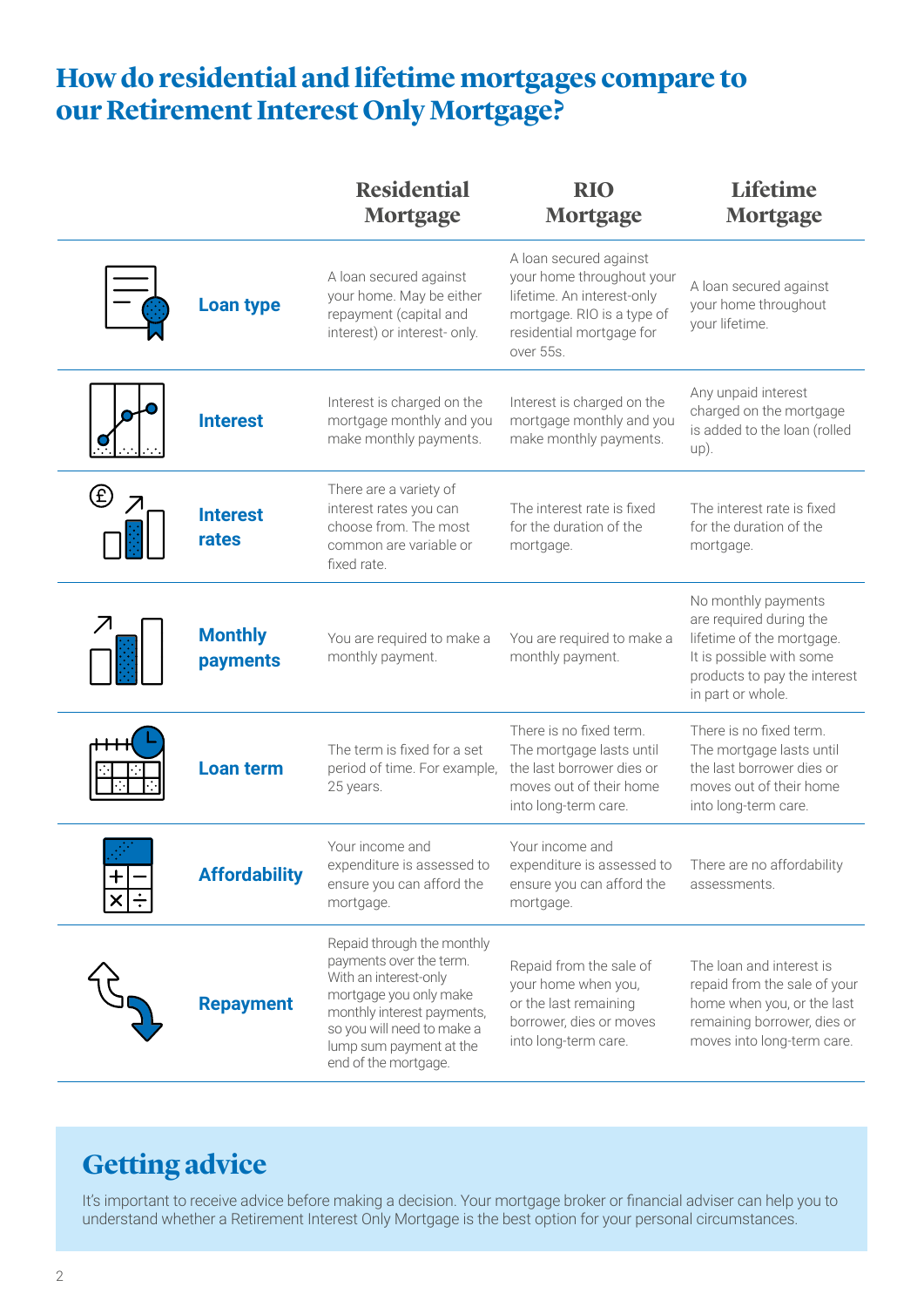## **Why Legal & General?**

At Legal & General Home Finance we have already helped thousands of customers enjoy a more colourful retirement by providing them with customer-led solutions that offer flexibility and choice.

A Retirement Interest Only Mortgage could be an option for many people that may have debts to pay off or simply want more money to get more out of retirement or even help loved ones.

## **At a glance**

| <b>Customer age</b>                                                          | The minimum age of the youngest borrower is 55.<br>The maximum age of the oldest borrower is 90.                                                       |
|------------------------------------------------------------------------------|--------------------------------------------------------------------------------------------------------------------------------------------------------|
| <b>Interest rate</b>                                                         | The interest rate is fixed for the duration of the mortgage                                                                                            |
| Loan to Value (LTV - the % of the value of<br>your home that you can borrow) | 60% maximum                                                                                                                                            |
| <b>Affordability</b>                                                         | Your income and expenditure is assessed to ensure you can<br>afford the mortgage                                                                       |
| <b>Payment Frequency</b>                                                     | Payments will be made monthly and you will be offered a choice<br>of dates between 1st and 28th of the month                                           |
| <b>Mortgage Repayment</b>                                                    | Repaid from the sale of your home when the last remaining<br>borrower dies or moves out of their home into long-term care                              |
| <b>Can you move house?</b>                                                   | Yes, you can transfer your mortgage to another property, subject<br>to terms and conditions                                                            |
| <b>Additional Borrowing</b>                                                  | You may apply for additional borrowing 6 months after your RIO<br>Mortgage completes, subject to an affordability assessment and<br>our lending policy |
| Can I pay off the mortgage early?                                            | Yes, but you may have to pay an Early Repayment Charge                                                                                                 |

## **What to expect?**

As part of your application process, we will need to conduct a valuation of your home to assess what we will be able to lend you.

In addition we have to assess your ability to repay the interest on the mortgage. Affordability will be assessed on your ability to maintain mortgage payments for the duration of the mortgage.

We will always use the lowest income for any joint application, in order to ensure that payments remain affordable, should a named spouse or registered civil partner or dependant die or move out of the home into long-term care.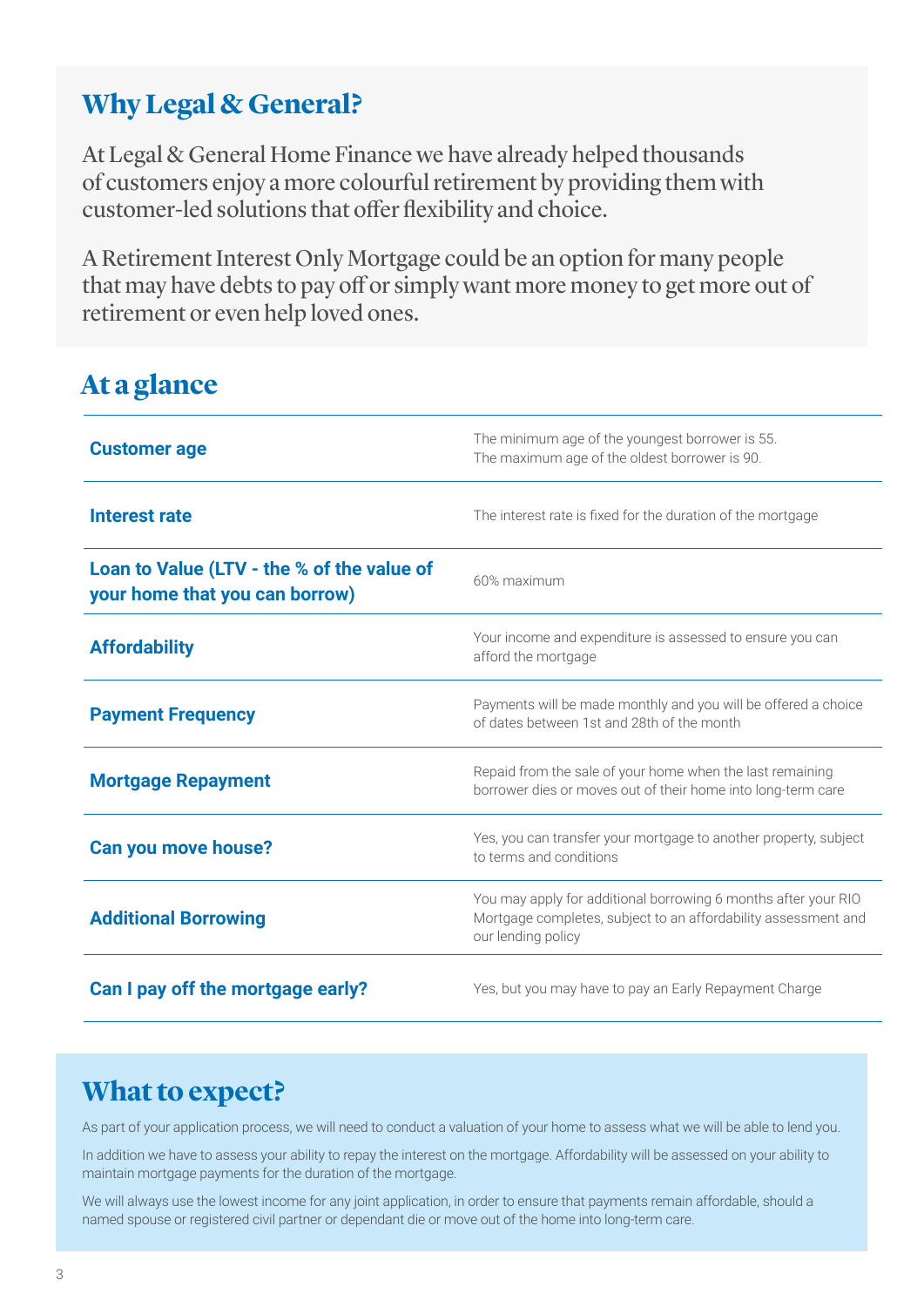## **What we will need to see:**

- **•** Current income you will need to provide evidence of any income you wish us to consider.
- **•** Projected income in retirement, including any transferrable pension benefits, which can be evidenced.

#### Income could include:

- **•** Pension income, including state and private pensions, annuities, and appropriate income drawdown plans and SIPPs.
- **•** Transferrable pension benefits.
- **•** Income from sustainable investments.
- **•** Sustainable income from rental properties.

Our underwriters may ask for more details of your income to support the application, where needed.

## **FAQs**

#### How much can I borrow?

The minimum amount you can borrow is £10,000, the maximum will depend on the value of your home. We will lend up to a maximum of 60% of the value of your home depending on the income of the lowest earner. So, for example, if your home is worth £400,000 you could borrow up to £240,000, if you meet our lending criteria and it is affordable for you.

#### Can I borrow more?

Yes. As long as you haven't already borrowed the maximum then you can apply for additional borrowing up to a maximum of 60% Loan to Value. This is subject to an affordability assessment and you meeting our lending criteria at the time of application.

#### Do any age restrictions apply?

Yes. 55+ at application (both applicants if joint).

#### What happens if I can't pay?

As a last resort, your home may be repossessed if you fail to make payments in line with the repayment schedule.

### Can I pay back some of my mortgage early?

Yes, you can reduce the amount you owe by making overpayments of up to 10% of the mortgage balance, in addition to the monthly payment, without having to pay an Early Repayment Charge. The overpayment must be of a minimum value of £50.

#### Can I move house?

Yes, it is possible to transfer your mortgage to a new property, subject to it meeting our property and lending criteria, as well as our affordability assessment. This may not be possible if the house is not in suitable condition.

## If I die or go into long-term care, what happens to my RIO Mortgage?

The house will be sold when you, or the last remaining borrower, dies or moves into long-term care. The outstanding mortgage will be repaid from the estate.

#### Do my family have to be involved in the decision?

That is entirely up to you. However, we would encourage you to involve them in the process, especially if any inheritance may be impacted.

#### **Please note:**

Any income that is used as part of the affordability assessment must be sustainable for the full life of the mortgage.

If you declare that you are retired, any employed or self-employed income (such as from a part-time job) will not be used to assess affordability.

Income from paid work will only be taken into account as part of the affordability assessment if you declare you are employed or self-employed.